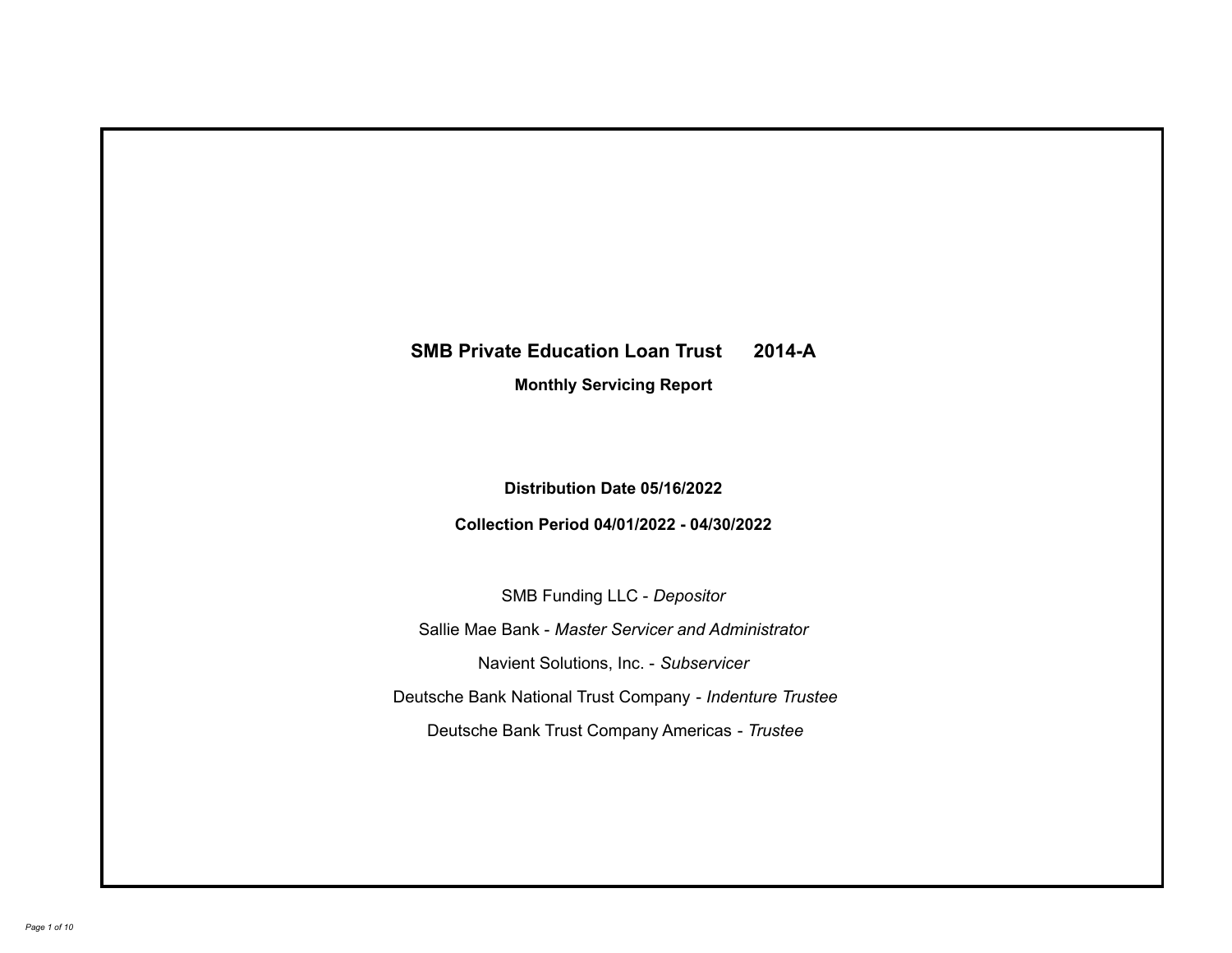| Α | <b>Student Loan Portfolio Characteristics</b>                  | 08/07/2014                        | 03/31/2022                       | 04/30/2022                       |
|---|----------------------------------------------------------------|-----------------------------------|----------------------------------|----------------------------------|
|   | <b>Principal Balance</b><br>Interest to be Capitalized Balance | \$361,523,983.59<br>17,313,307.43 | \$111,518,552.87<br>1,348,543.31 | \$109,774,122.71<br>1,374,537.26 |
|   | Pool Balance                                                   | \$378,837,291.02                  | \$112,867,096.18                 | \$111,148,659.97                 |
|   | Weighted Average Coupon (WAC)                                  | 7.81%                             | 8.08%                            | 8.28%                            |
|   |                                                                | 138.29                            | 186.13                           | 186.59                           |
|   | Weighted Average Remaining Term                                |                                   |                                  |                                  |
|   | Number of Loans                                                | 33,555                            | 10,104                           | 9,936                            |
|   | Number of Borrowers                                            | 26,651                            | 7,945                            | 7,817                            |
|   | Pool Factor                                                    |                                   | 0.297930269                      | 0.293394190                      |
|   | Since Issued Total Constant Prepayment Rate (1)                |                                   | 6.17%                            | 6.07%                            |
| B | <b>Debt Securities</b><br><b>Cusip/Isin</b>                    | 04/15/2022                        |                                  | 05/16/2022                       |
|   | A <sub>3</sub><br>784456AD7                                    | \$34,569,953.51                   |                                  | \$32,871,427.71                  |
|   | B<br>784456AE5                                                 | \$36,000,000.00                   |                                  | \$36,000,000.00                  |
|   | C<br>784456AF2                                                 | \$42,000,000.00                   |                                  | \$42,000,000.00                  |
|   |                                                                |                                   |                                  |                                  |
| C | Cusip/Isin<br><b>Certificates</b>                              | 04/15/2022                        |                                  | 05/16/2022                       |
|   | 784456105<br><b>Excess Distribution</b>                        | \$100,000.00                      |                                  | \$100,000.00                     |
|   |                                                                |                                   |                                  |                                  |
| D | <b>Account Balances</b>                                        | 04/15/2022                        |                                  | 05/16/2022                       |
|   | Reserve Account Balance                                        | \$958,735.00                      |                                  | \$958,735.00                     |
|   |                                                                |                                   |                                  |                                  |
| E | <b>Asset / Liability</b>                                       | 04/15/2022                        |                                  | 05/16/2022                       |
|   | Overcollateralization Percentage *                             | 37.48%                            |                                  | 38.04%                           |
|   | Specified Overcollateralization Amount *                       | \$42,184,330.00                   |                                  | \$42,184,330.00                  |

\* Based on the Rated debt securities (Class A and Class B Bonds)

(1) Since Issued Total CPR calculations found in monthly servicing reports issued on or prior to September 15, 2015 originally included loans that were removed from the pool by the sponsor because they became ineligible for the pool between the cut-off date and settlement date. On October 5, 2015, Since Issued Total CPR calculations were revised to exclude these loans and all prior monthly servicing reports were restated. *For additional information, see 'Since Issued CPR Methodology' found in section VIII of this report.*

Actual Overcollateralization Amount \* \$42,297,142.67

\$42,277,232.26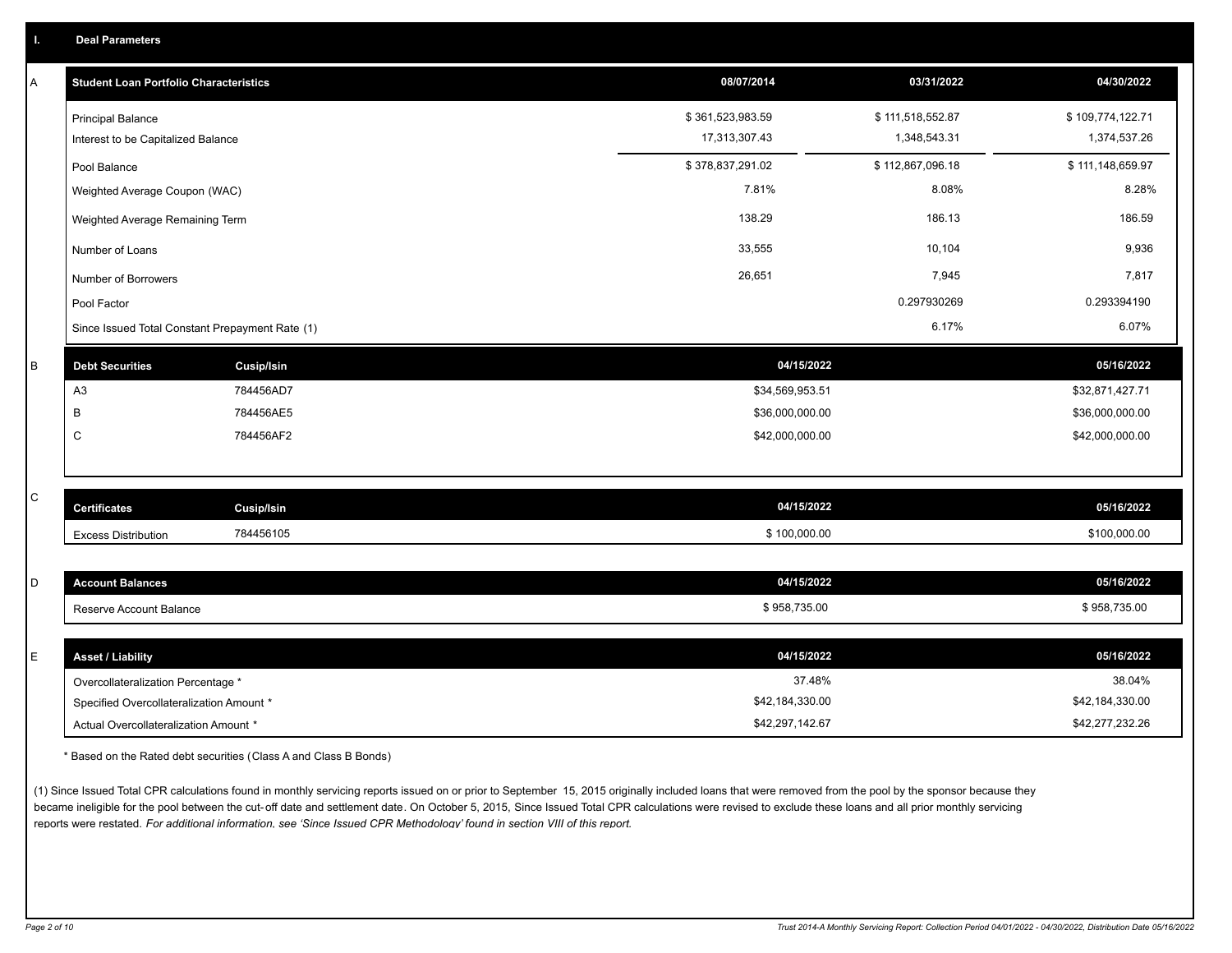## **II. 2014-A Trust Activity 04/01/2022 through 04/30/2022**

| A | <b>Student Loan Principal Receipts</b> |                |
|---|----------------------------------------|----------------|
|   | <b>Borrower Principal</b>              | 1,577,734.96   |
|   | Seller Principal Reimbursement         | 0.00           |
|   | Servicer Principal Reimbursement       | 0.00           |
|   | <b>Other Principal Deposits</b>        | 0.00           |
|   | <b>Total Principal Receipts</b>        | \$1,577,734.96 |

### B **Student Loan Interest Receipts**

| <b>Total Interest Receipts</b>  | \$598,390.94 |
|---------------------------------|--------------|
| <b>Other Interest Deposits</b>  | 5.297.32     |
| Servicer Interest Reimbursement | (762.37)     |
| Seller Interest Reimbursement   | 0.00         |
| Borrower Interest               | 593,855.99   |

| С  | <b>Recoveries on Realized Losses</b>                             | \$43,249.84     |
|----|------------------------------------------------------------------|-----------------|
| D  | <b>Investment Income</b>                                         | \$653.85        |
| E  | <b>Funds Borrowed from Next Collection Period</b>                | \$0.00          |
| F. | Funds Repaid from Prior Collection Period                        | \$0.00          |
| G  | <b>Loan Sale or Purchase Proceeds</b>                            | \$0.00          |
| н  | <b>Initial Deposits to Collection Account</b>                    | \$0.00          |
|    | <b>Excess Transferred from Other Accounts</b>                    | \$0.00          |
| J  | <b>Borrower Benefit Reimbursements</b>                           | \$0.00          |
| Κ  | <b>Gross Swap Receipt</b>                                        | \$0.00          |
|    | <b>Other Deposits</b>                                            | \$0.00          |
| M  | <b>Other Fees Collected</b>                                      | \$0.00          |
| N  | <b>AVAILABLE FUNDS</b>                                           | \$2,220,029.59  |
| O  | Non-Cash Principal Activity During Collection Period             | \$(166, 695.20) |
| Ρ  | Aggregate Purchased Amounts by the Depositor, Servicer or Seller | \$0.00          |
| Q  | Aggregate Loan Substitutions                                     | \$0.00          |
|    |                                                                  |                 |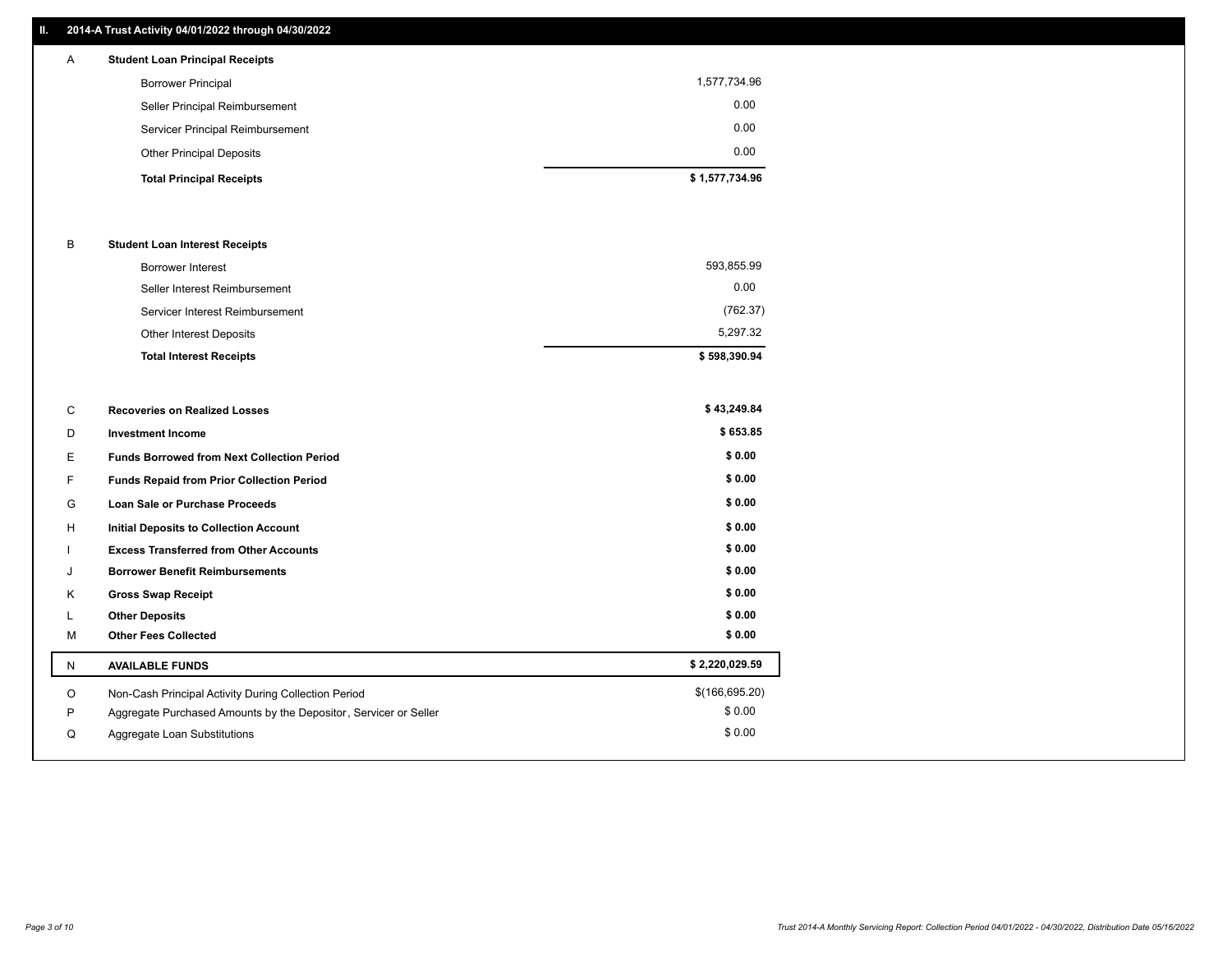|                   |                         |                          | 04/30/2022 |           | 03/31/2022       |                |                          |         |           |                  |                |
|-------------------|-------------------------|--------------------------|------------|-----------|------------------|----------------|--------------------------|---------|-----------|------------------|----------------|
|                   |                         | <b>Wtd Avg</b><br>Coupon | # Loans    | Principal |                  | % of Principal | <b>Wtd Avg</b><br>Coupon | # Loans | Principal |                  | % of Principal |
| INTERIM:          | IN SCHOOL               |                          | 9.24%      | 32        | \$506,222.92     | 0.455%         |                          | 9.12%   | 31        | \$469,380.52     | 0.416%         |
|                   | <b>GRACE</b>            |                          | 8.00%      | 5         | \$126,008.55     | 0.113%         |                          | 7.80%   | 6         | \$160,671.88     | 0.142%         |
|                   | <b>DEFERMENT</b>        |                          | 9.25%      | 410       | \$5,937,339.46   | 5.342%         |                          | 8.96%   | 419       | \$6,005,593.83   | 5.321%         |
| <b>REPAYMENT:</b> | <b>CURRENT</b>          |                          | 8.12%      | 8,780     | \$93,106,531.89  | 83.768%        |                          | 7.94%   | 8,927     | \$94,469,974.64  | 83.700%        |
|                   | 30-59 DAYS DELINQUENT   |                          | 9.17%      | 162       | \$2,386,826.83   | 2.147%         |                          | 8.56%   | 194       | \$2,873,228.40   | 2.546%         |
|                   | 60-89 DAYS DELINQUENT   |                          | 8.91%      | 102       | \$1,832,590.20   | 1.649%         |                          | 8.65%   | 144       | \$2,784,935.58   | 2.467%         |
|                   | 90-119 DAYS DELINQUENT  |                          | 8.96%      | 113       | \$2,106,167.23   | 1.895%         |                          | 9.20%   | 72        | \$1,349,591.03   | 1.196%         |
|                   | 120-149 DAYS DELINQUENT |                          | 9.58%      | 69        | \$1,352,599.58   | 1.217%         |                          | 9.43%   | 50        | \$798,362.18     | 0.707%         |
|                   | 150-179 DAYS DELINQUENT |                          | 9.31%      | 32        | \$419,337.42     | 0.377%         |                          | 9.18%   | 27        | \$573,961.51     | 0.509%         |
|                   | > 179 DAYS DELINQUENT   |                          | 9.04%      | 30        | \$641,961.54     | 0.578%         |                          | 8.58%   | 37        | \$630,279.66     | 0.558%         |
|                   | FORBEARANCE             |                          | 8.60%      | 201       | \$2,733,074.35   | 2.459%         |                          | 8.67%   | 197       | \$2,751,116.95   | 2.437%         |
| <b>TOTAL</b>      |                         |                          |            | 9,936     | \$111,148,659.97 | 100.00%        |                          |         | 10,104    | \$112,867,096.18 | 100.00%        |
|                   |                         |                          |            |           |                  |                |                          |         |           |                  |                |

Percentages may not total 100% due to rounding \*

\*\* Smart Option Interest Only loans and \$25 Fixed Payment loans classified as in repayment whether student borrowers are in school, in grace, in deferment or required to make full principal and interest payments on their l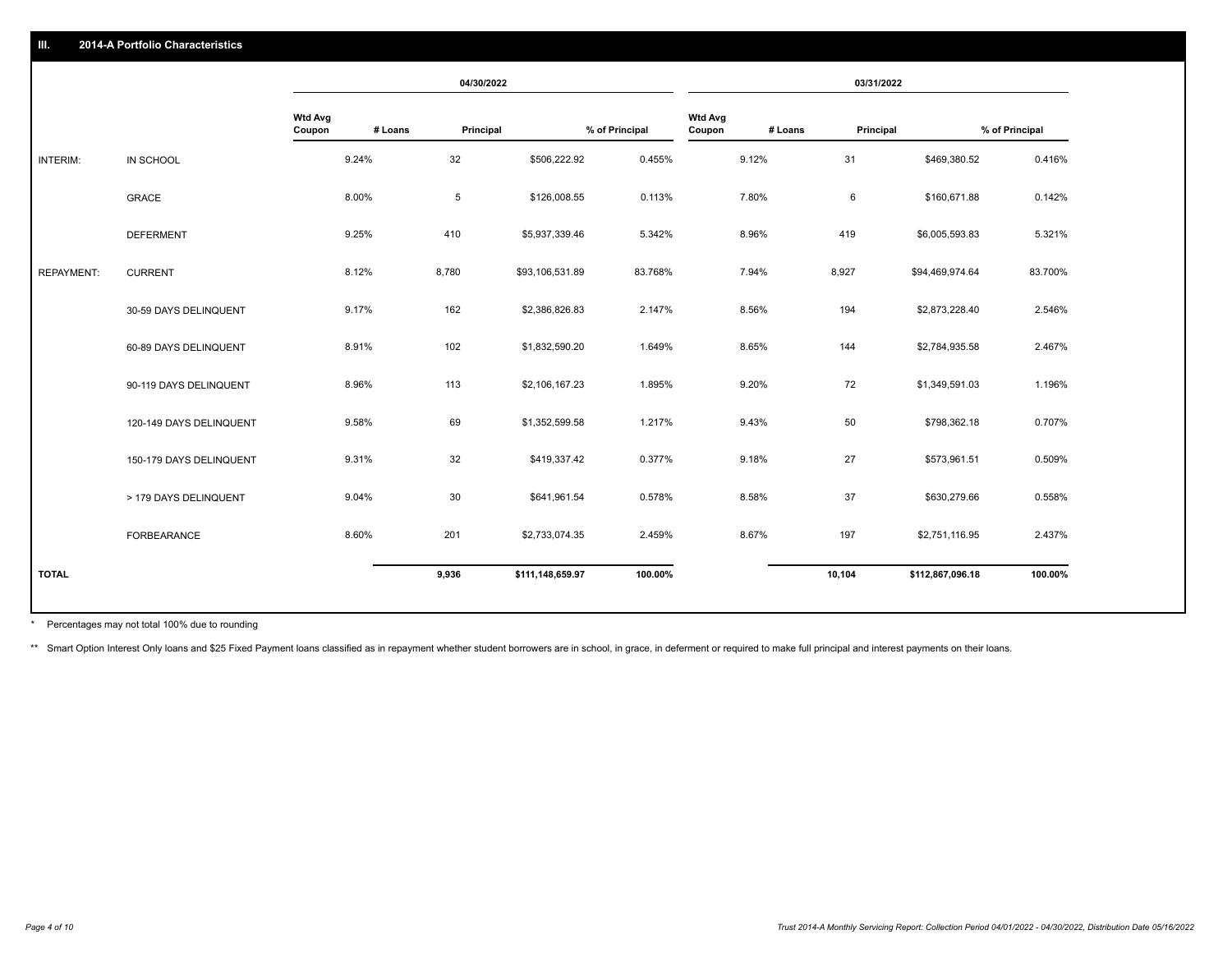|                                                         | 4/30/2022        | 3/31/2022        |
|---------------------------------------------------------|------------------|------------------|
| Pool Balance                                            | \$111,148,659.97 | \$112,867,096.18 |
| Total # Loans                                           | 9,936            | 10,104           |
| Total # Borrowers                                       | 7,817            | 7,945            |
| Weighted Average Coupon                                 | 8.28%            | 8.08%            |
| Weighted Average Remaining Term                         | 186.59           | 186.13           |
| Percent of Pool - Cosigned                              | 93.7%            | 93.7%            |
| Percent of Pool - Non Cosigned                          | 6.3%             | 6.3%             |
| Borrower Interest Accrued for Period                    | \$732,886.65     | \$752,822.29     |
| Outstanding Borrower Interest Accrued                   | \$2,995,977.11   | \$3,025,802.60   |
| Gross Principal Realized Loss - Periodic *              | \$307,832.99     | \$355,272.22     |
| Gross Principal Realized Loss - Cumulative *            | \$19,122,311.61  | \$18,814,478.62  |
| Delinquent Principal Purchased by Servicer - Periodic   | \$0.00           | \$0.00           |
| Delinquent Principal Purchased by Servicer - Cumulative | \$0.00           | \$0.00           |
| Recoveries on Realized Losses - Periodic                | \$43,249.84      | \$31,074.22      |
| Recoveries on Realized Losses - Cumulative              | \$2,667,508.64   | \$2,624,258.80   |
| Net Losses - Periodic                                   | \$264,583.15     | \$324,198.00     |
| Net Losses - Cumulative                                 | \$16,454,802.97  | \$16,190,219.82  |
| <b>Cumulative Gross Defaults</b>                        | \$19,122,311.61  | \$18,814,478.62  |
| Change in Gross Defaults                                | \$307,832.99     | \$355,272.22     |
| Non-Cash Principal Activity - Capitalized Interest      | \$130,231.24     | \$195,710.32     |
| Since Issued Total Constant Prepayment Rate (CPR) (1)   | 6.07%            | 6.17%            |
| <b>Loan Substitutions</b>                               | \$0.00           | \$0.00           |
| <b>Cumulative Loan Substitutions</b>                    | \$0.00           | \$0.00           |
| <b>Unpaid Master Servicing Fees</b>                     | \$0.00           | \$0.00           |
| <b>Unpaid Sub-Servicing Fees</b>                        | \$0.00           | \$0.00           |
| <b>Unpaid Administration Fees</b>                       | \$0.00           | \$0.00           |
| <b>Unpaid Carryover Master Servicing Fees</b>           | \$0.00           | \$0.00           |
| Unpaid Carryover Sub-Servicing Fees                     | \$0.00           | \$0.00           |
| Note Interest Shortfall                                 | \$0.00           | \$0.00           |

\* In accordance with the Sub-Servicer's current policies and procedures, after September 1, 2017 loans subject to bankruptcy claims generally will not be reported as a charged- off unless and until they are delinquent for

(1) Since Issued Total CPR calculations found in monthly servicing reports issued on or prior to September 15, 2015 originally included loans that were removed from the pool by the sponsor because they became ineligible fo between the cut-off date and settlement date. On October 5, 2015, Since Issued Total CPR calculations were revised to exclude these loans and all prior monthly servicing reports were restated . For additional information, *Issued CPR Methodology' found in section VIII of this report.*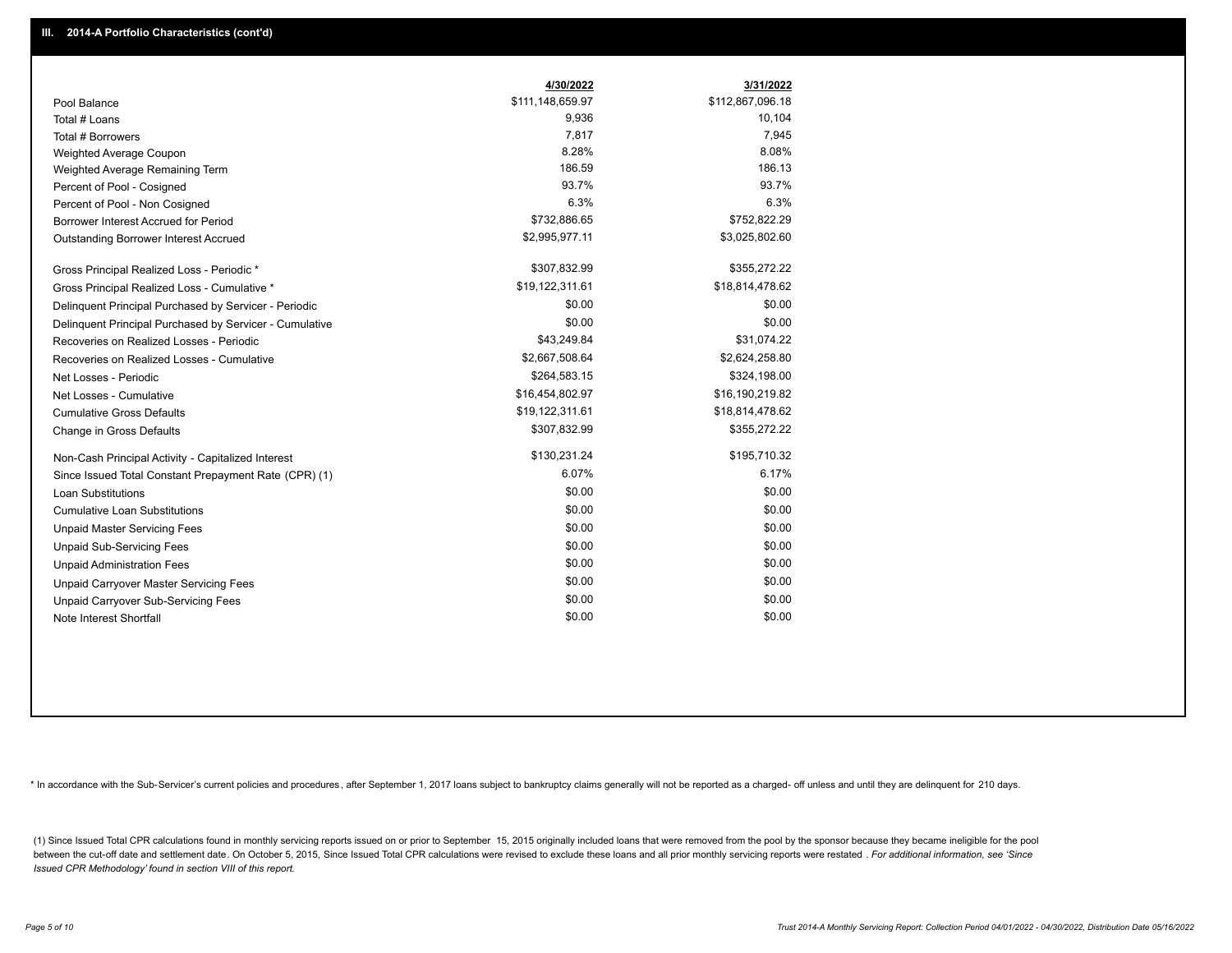## **IV. 2014-A Portfolio Statistics by Loan Program**

|                                                        | Weighted<br>Average | # LOANS | \$ AMOUNT        | $%$ *    |
|--------------------------------------------------------|---------------------|---------|------------------|----------|
| - Smart Option Deferred Loans                          | 8.61%               | 5,279   | \$59,693,843.89  | 53.706%  |
| Smart Option Fixed Pay Loans                           | 8.12%               | 2,937   | \$39,126,690.45  | 35.202%  |
| - Smart Option Interest-Only Loans                     | 7.19%               | 1,720   | \$12,328,125.63  | 11.092%  |
| - Other Loan Programs                                  | 0.00%               | 0.00    | \$0.00           | 0.000%   |
| <b>Total</b>                                           | 8.28%               | 9,936   | \$111,148,659.97 | 100.000% |
| Prime Indexed Loans -- Monthly Reset Adjustable        |                     |         | \$0.00           |          |
| Prime Indexed Loans -- Monthly Reset Non-Adjustable    |                     |         | \$0.00           |          |
| Prime Indexed Loans -- Quarterly Reset Adjustable      |                     |         | \$0.00           |          |
| Prime Indexed Loans -- Quarterly Reset Non-Adjustable  |                     |         | \$0.00           |          |
| Prime Indexed Loans -- Annual Reset                    |                     |         | \$0.00           |          |
| <b>T-Bill Indexed Loans</b>                            |                     |         | \$0.00           |          |
| <b>Fixed Rate Loans</b>                                |                     |         | \$13,775,405.20  |          |
| <b>LIBOR Indexed Loans</b>                             |                     |         | \$97,373,254.77  |          |
|                                                        |                     |         |                  |          |
| * Note: Percentages may not total 100% due to rounding |                     |         |                  |          |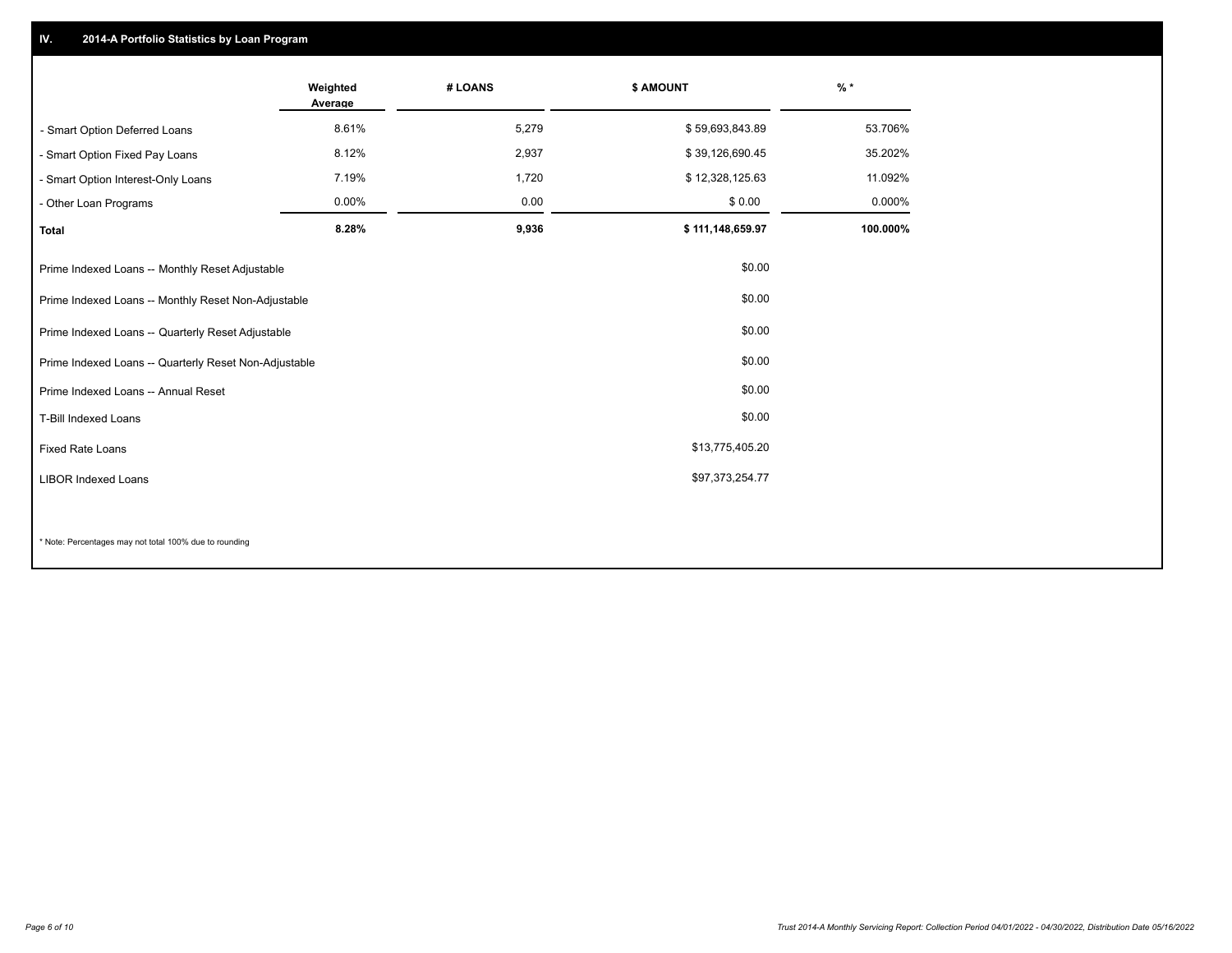| v. | 2014-A Reserve Account and Principal Distribution Calculations                                                                                                                                |                  |  |
|----|-----------------------------------------------------------------------------------------------------------------------------------------------------------------------------------------------|------------------|--|
|    |                                                                                                                                                                                               |                  |  |
| А. | <b>Reserve Account</b>                                                                                                                                                                        |                  |  |
|    | Specified Reserve Account Balance                                                                                                                                                             | \$958,735.00     |  |
|    | Actual Reserve Account Balance                                                                                                                                                                | \$958,735.00     |  |
| В. | <b>Principal Distribution Amount</b>                                                                                                                                                          |                  |  |
|    | Class A Notes Outstanding<br>i.                                                                                                                                                               | \$34,569,953.51  |  |
|    | Pool Balance<br>ii.                                                                                                                                                                           | \$111,148,659.97 |  |
|    | First Priority Principal Distribution Amount (i - ii)<br>iii.                                                                                                                                 | \$0.00           |  |
|    | Class A and B Notes Outstanding<br>iv.                                                                                                                                                        | \$70,569,953.51  |  |
|    | First Priority Principal Distribution Amount<br>V.                                                                                                                                            | \$0.00           |  |
|    | Pool Balance<br>vi.                                                                                                                                                                           | \$111,148,659.97 |  |
|    | Specified Overcollateralization Amount<br>vii.                                                                                                                                                | \$42,184,330.00  |  |
|    | viii. Regular Principal Distribution Amount (iv - v) - (vi - vii)                                                                                                                             | \$1,605,623.54   |  |
|    | <b>Notes Outstanding</b><br>ix.                                                                                                                                                               | \$112,569,953.51 |  |
|    |                                                                                                                                                                                               | \$0.00           |  |
|    | First Priority Principal Distribution Amount<br>х.                                                                                                                                            |                  |  |
|    | Regular Principal Distribution Amount<br>xi.                                                                                                                                                  | \$1,605,623.54   |  |
|    | Available Funds (after payment of waterfall items A through J) *<br>xii.                                                                                                                      | \$185,804.52     |  |
|    | Additional Principal Distribution Amount (min(ix - x - xi, xiii))<br>xiii.                                                                                                                    | \$92,902.26      |  |
|    | * Represents 50% of value if the principal balance of the notes is greater than 10% of initial principal balance of the notes or the Class A and Class B note are reduced to 0, otherwise the |                  |  |

full value is shown.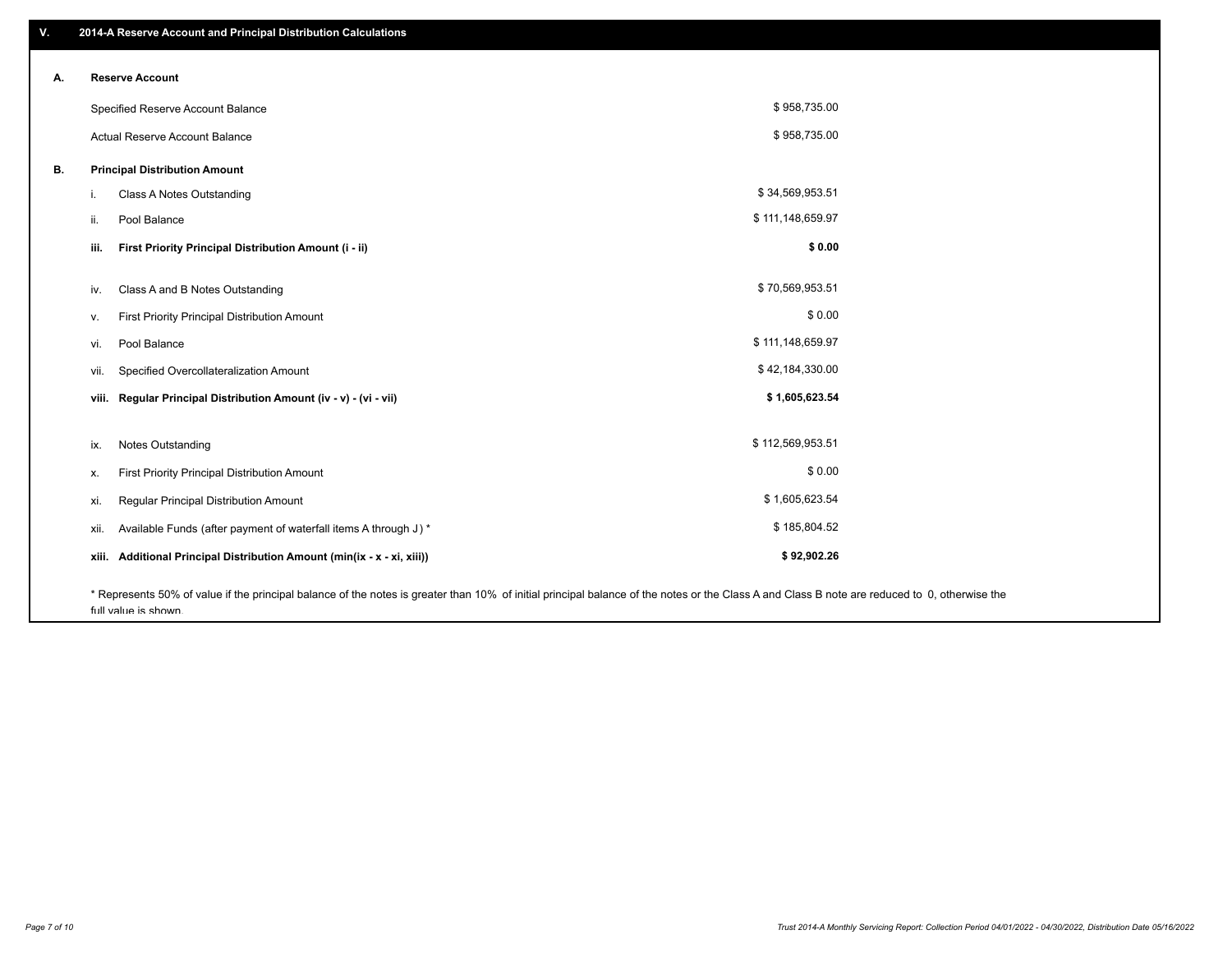| VI. | 2014-A Waterfall for Distributions                                                                                                                                                                    |                    |                      |
|-----|-------------------------------------------------------------------------------------------------------------------------------------------------------------------------------------------------------|--------------------|----------------------|
|     |                                                                                                                                                                                                       | Paid               | <b>Funds Balance</b> |
|     | <b>Total Available Funds</b>                                                                                                                                                                          |                    | \$2,220,029.59       |
| Α   | <b>Trustee Fees</b>                                                                                                                                                                                   | \$0.00             | \$2,220,029.59       |
| В   | i. Master Servicing Fees                                                                                                                                                                              | \$4,694.17         | \$2,215,335.42       |
|     | ii. Sub-Servicing Fees                                                                                                                                                                                | \$78,591.55        | \$2,136,743.87       |
| C   | i. Administration Fees                                                                                                                                                                                | \$6,667.00         | \$2,130,076.87       |
|     | ii. Unreimbursed Administrator Advances plus any Unpaid                                                                                                                                               | \$0.00             | \$2,130,076.87       |
| D   | Class A Noteholders Interest Distribution Amount                                                                                                                                                      | \$61,148.81        | \$2,068,928.06       |
| E   | <b>First Priority Principal Payment</b>                                                                                                                                                               | \$0.00             | \$2,068,928.06       |
| F   | Class B Noteholders Interest Distribution Amount                                                                                                                                                      | \$120,000.00       | \$1,948,928.06       |
| G   | <b>Class C Noteholders Interest Distribution Amount</b>                                                                                                                                               | \$157,500.00       | \$1,791,428.06       |
| H   | Reinstatement Reserve Account                                                                                                                                                                         | \$0.00             | \$1,791,428.06       |
|     | Regular Principal Distribution                                                                                                                                                                        | \$1,605,623.54     | \$185,804.52         |
| J   | i. Carryover Master Servicing Fees                                                                                                                                                                    | \$0.00             | \$185,804.52         |
|     | ii. Carryover Sub-servicing Fees                                                                                                                                                                      | \$0.00             | \$185,804.52         |
| Κ   | Additional Principal Distribution Amount                                                                                                                                                              | \$92,902.26        | \$92,902.26          |
| L   | Unpaid Expenses of Trustee                                                                                                                                                                            | \$0.00             | \$92,902.26          |
| М   | Unpaid Expenses of Administrator                                                                                                                                                                      | \$0.00             | \$92,902.26          |
| N   | Remaining Funds to the Excess Distribution Certificateholder                                                                                                                                          | \$92,902.26        | \$0.00               |
|     | <b>Waterfall Conditions</b>                                                                                                                                                                           |                    |                      |
|     |                                                                                                                                                                                                       |                    |                      |
| А.  | <b>Class C Noteholders' Interest Distribution Condition</b>                                                                                                                                           |                    |                      |
|     | Pool Balance<br>j.                                                                                                                                                                                    | \$111,148,659.97   |                      |
|     | ii.<br>Class A and B Notes Outstanding                                                                                                                                                                | \$70,569,953.51    |                      |
|     | Class C Noteholders' Interest Distribution Ratio (i / ii)<br>iii.                                                                                                                                     | 157.50%<br>110.00% |                      |
|     | Minimum Ratio<br>iv.                                                                                                                                                                                  | Υ                  |                      |
|     | Is the Class C Noteholders' Interest Distribution Condition Satisfied (iii > iv)<br>V.                                                                                                                |                    |                      |
|     | * Note: If the Class C Noteholders' Interest Distribution Condition is satisfied then the amount of interest accrued at the Class C Rate for the Accrual Period is Released on the distribution Date. |                    |                      |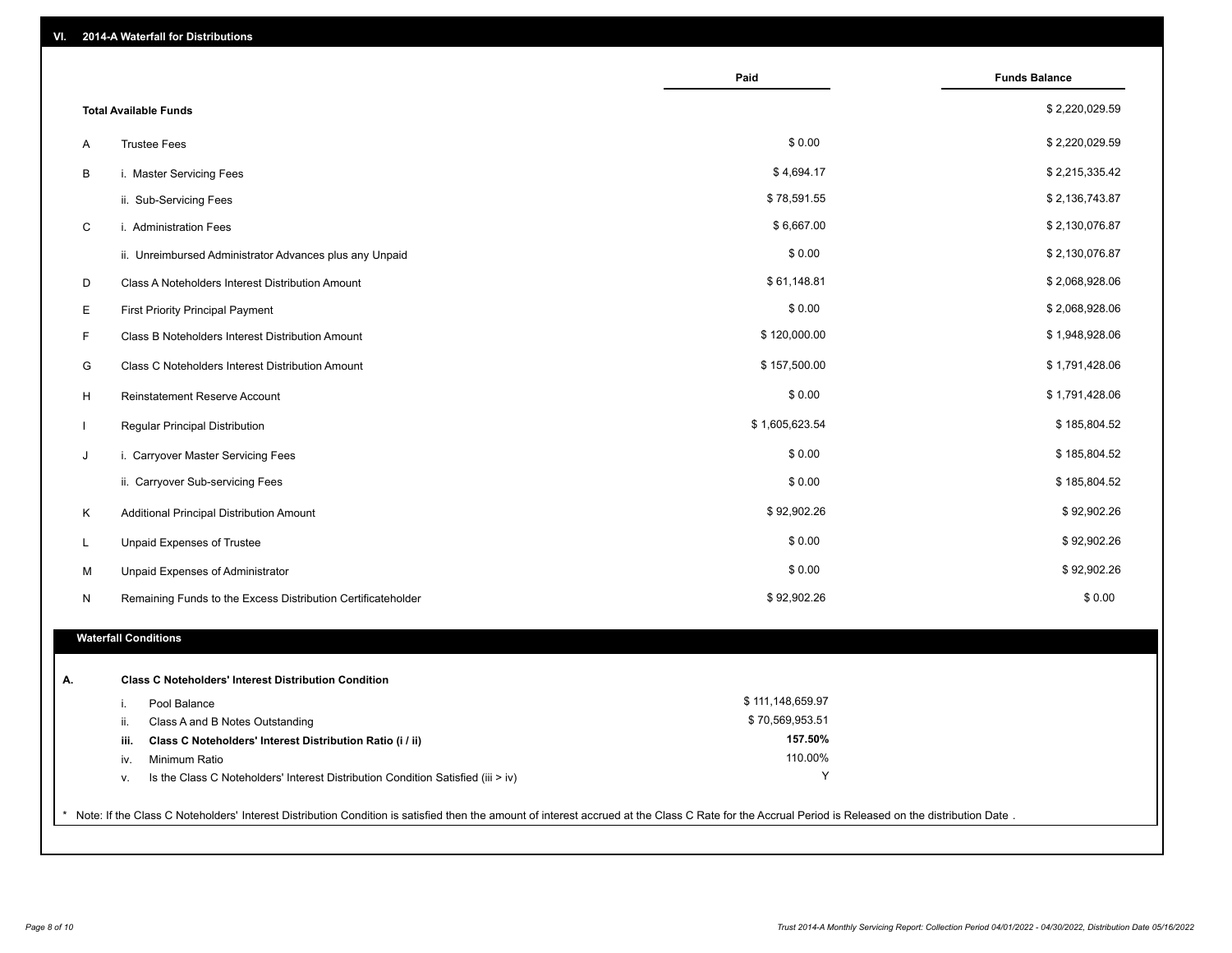| <b>Distribution Amounts</b>                                |                         |                         |                         |
|------------------------------------------------------------|-------------------------|-------------------------|-------------------------|
|                                                            | A3                      | в                       | C                       |
| Cusip/Isin                                                 | 784456AD7               | 784456AE5               | 784456AF2               |
| <b>Beginning Balance</b>                                   | \$34,569,953.51         | \$36,000,000.00         | \$42,000,000.00         |
| Index                                                      | <b>LIBOR</b>            | <b>FIXED</b>            | <b>FIXED</b>            |
| Spread/Fixed Rate                                          | 1.50%                   | 4.00%                   | 4.50%                   |
| Record Date (Days Prior to Distribution)                   | 1 NEW YORK BUSINESS DAY | 1 NEW YORK BUSINESS DAY | 1 NEW YORK BUSINESS DAY |
| Accrual Period Begin                                       | 4/15/2022               | 4/15/2022               | 4/15/2022               |
| <b>Accrual Period End</b>                                  | 5/16/2022               | 5/15/2022               | 5/15/2022               |
| Daycount Fraction                                          | 0.08611111              | 0.08333333              | 0.08333333              |
| Interest Rate*                                             | 2.05414%                | 4.00000%                | 4.50000%                |
| <b>Accrued Interest Factor</b>                             | 0.001768843             | 0.003333333             | 0.003750000             |
| <b>Current Interest Due</b>                                | \$61,148.81             | \$120,000.00            | \$157,500.00            |
| Interest Shortfall from Prior Period Plus Accrued Interest | $\mathsf{\$}$ -         | $$ -$                   | $$ -$                   |
| <b>Total Interest Due</b>                                  | \$61,148.81             | \$120,000.00            | \$157,500.00            |
| <b>Interest Paid</b>                                       | \$61,148.81             | \$120,000.00            | \$157,500.00            |
| <b>Interest Shortfall</b>                                  | $\mathsf{\$}$ -         | $$ -$                   | $$ -$                   |
| <b>Principal Paid</b>                                      | \$1,698,525.80          | $$ -$                   | $$ -$                   |
| <b>Ending Principal Balance</b>                            | \$32,871,427.71         | \$36,000,000.00         | \$42,000,000.00         |
| Paydown Factor                                             | 0.033970516             | 0.000000000             | 0.000000000             |
| <b>Ending Balance Factor</b>                               | 0.657428554             | 1.000000000             | 1.000000000             |

\* Pay rates for Current Distribution. For the interest rates applicable to the next distribution date, please see https://www.salliemae.com/about/investors/data/SMBabrate.txt.

**VII. 2014-A Distributions**